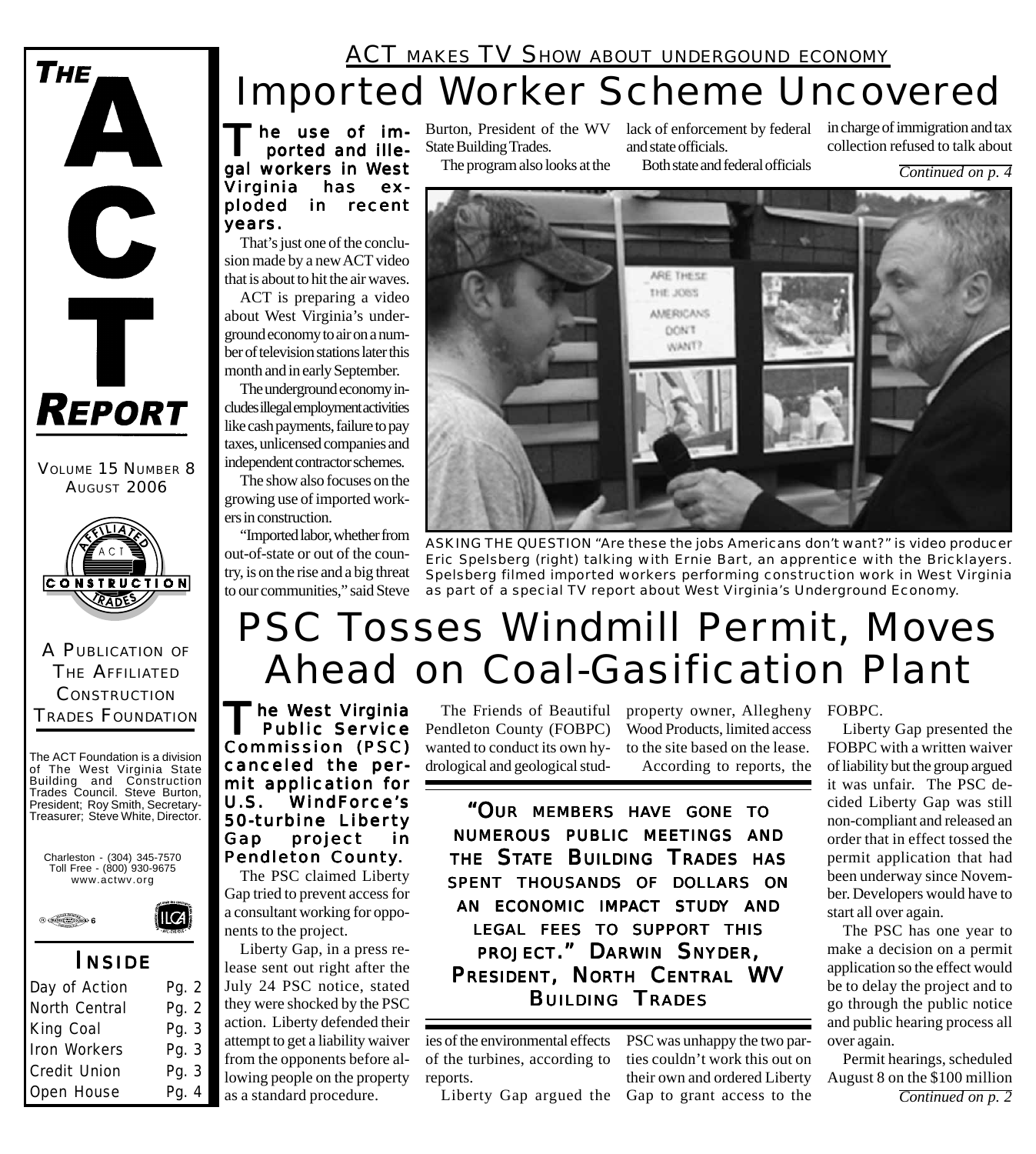# COUNCILS SPONSOR LABOR NIGHT West Virginia AFL-CIO Plans Day of Action

## Entitled 'Take the WV AFL-CIO is planning a rally on Saturday, August 26 in Charleston.

The Labor rally is just one of three events planned for the day. A new community group, West Virginians United, is also planning a rally.

The two groups are coordinating their efforts and will combine forces during the day.

"We have challenged each other to see who can get the best participation," said WV AFL-CIO President Kenny Perdue.

According to Perdue the purpose of the rally is to "get members pumped up" about the upcoming elections.

"This is an off year election and we need to elect labor friendly candidates now more than ever," said Perdue.

Guest speakers include Senator Robert Byrd and Governor

Joe Manchin.

A third event, Labor Night, is sponsored by the Kanawha Valley Labor Council and other central bodies, will be held at the WV Power Park.

The Labor Council is sponsoring the Labor Night as an early Labor Day celebration. Union members interested in a 5:30 box lunch picnic, prior to the ball game should contact their local for tickets. Tickets to the 7:00 game can be purchased at the ballpark.

The Labor rally starts at 4:00 at the WV AFL-CIO building, 501 Leon Sullivan Way in Charleston.

West Virginians United will hold their rally starting at 2:00 at the Byrd Federal Building, 300 Virginia Street. The group will then march to the WV AFL-CIO building where the combined rally will be held.

For more information contact the WV AFL-CIO at 344-3557.

### **SATURDAY AUGUST 26 TAKE BACK AMERICA!**

**West Virginians United - 2:00 Byrd Federal Building**

**WV AFL-CIO - 4:00 WV AFL-CIO Building**

**Kanawha Valley Labor Council - Labor Night Picnic at 5:30, Game at 7:00**

### *CONTINUED FROM P. 1*

project, have also been cancelled.

Liberty Gap has asked the PSC to reconsider this action. The West Virginia State Building Trades has filed papers in support of this request.

"Our members have gone to numerous public meetings and the State Building Trades has spent thousands of dollars on an economic impact study and legal fees to support this project," said Darwin Snyder, President of the North Central WV Building Trades.

The State Building Trades argued throwing out the permit application was too strong and had nothing to do with the merits of the case. This is pending before the PSC.

On a more positive note the PSC allowed the Appalachian Power Company (AEP) to proceed with the application for their proposed coal gasification plant next to its coal-fired Mountaineer Plant near New Haven in Mason County.

In January AEP filed an application for a certificate of convenience and necessity with the PSC to construct a new 600-megawatt Integrated Gasification Combined Cycle (IGCC) electric generating unit.

An IGCC plant converts coal into cleaner burning gas. This should result in less air pollution than traditional combustion power plants create, specifically reducing sulfur dioxide, nitrogen oxides and mercury, according to reports.

However, PSC staff processing the permit complained that detailed financial information was unavailable and argued for the permit to be tossed out.

The State Building Trades intervened in support of AEP, arguing the permit process should be allowed to move forward. AEP pointed out it was too early to have accurate financial data on the cost of the plant.

On August 7 the PSC ruled with AEP and the Trades to allow the process to move forward and the statutory deadline for making a decision to June 5, 2007.

**PSC** *In January AEP Ined an ap- North Central WV Building Trades Installs New Officers and Trustees*



*OFFICERS AND TRUSTEES of the North Central WV Building and Construction Trades Council were sworn in on July 17.*

*From left, front row, Anthony Farber, Cement Masons 39 - Trustee; Steve Purdue, Sheet Metal 33 - Treasurer; William DuVall, II, Carpenters & Millwrights 1024 – Trustee; Homer "Butch" Adams, IBEW 596 – Trustee. Back Row: Darwin L. Snyder, IBEW 596 – President; Ken Downie, Roofers 242 - Sgt. at Arms; Larry Young, Operating Engineers 132 - Trustee; J.D. Lechliter, Cement Mason 39 - Vice President Eastern Pandhandle; David Ford, Sprinklerfitters 669- Recording Secretary; Ed Boone, Plumbers & Pipefitters 152 – Trustee. Not Pictured: Tom Halfin, Operating Engineers 132 – Trustee; George Pinkerman, Boilermakers 667 - Vice President.*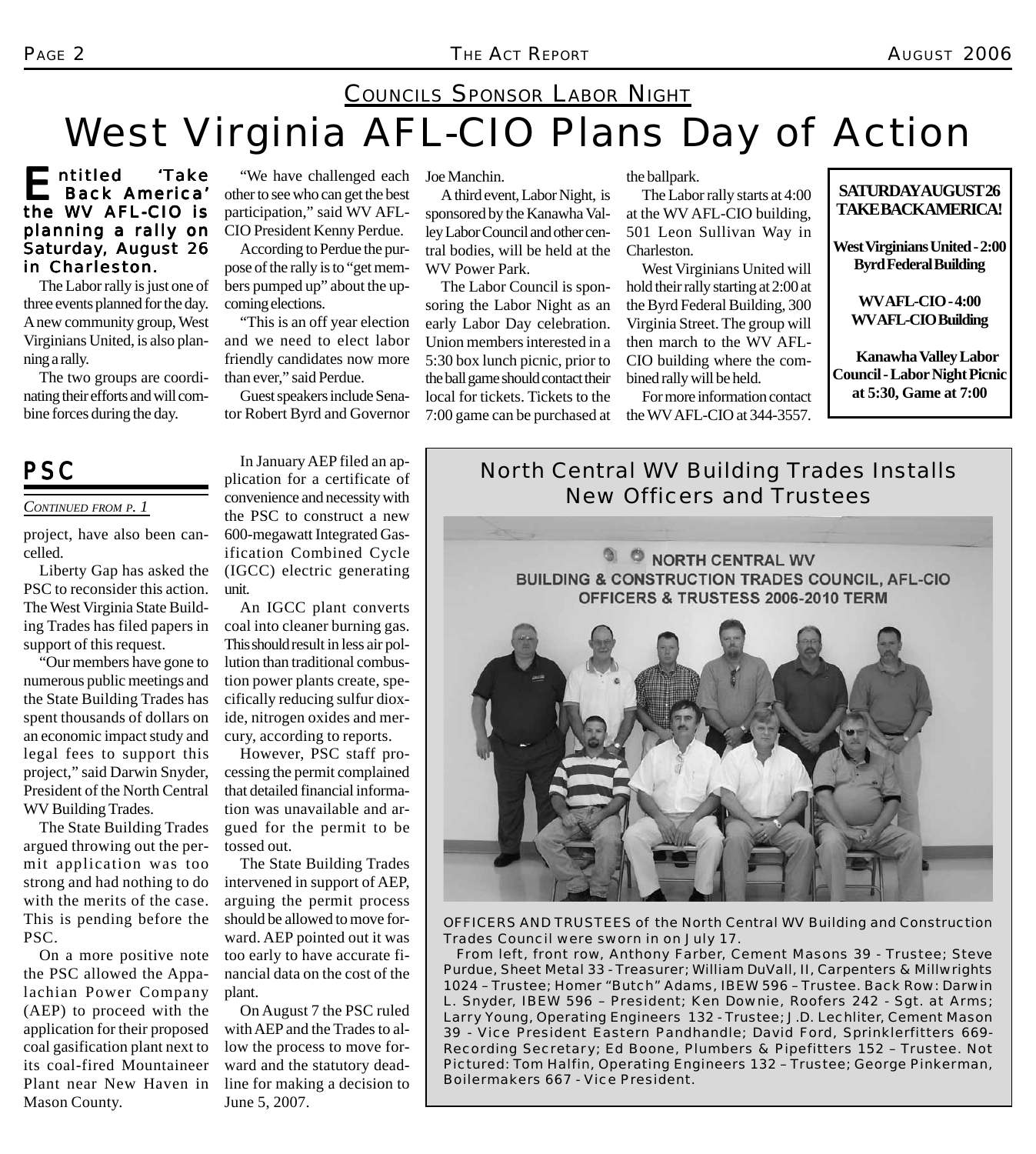### AUGUST 2006 *THE ACT REPORT* PAGE 3

# King Coal Highway Lawsuit Moves Forward

CT may finally get its day in court as deadlines set by federal judge John Copenhaver, of the Southern District of West Virginia, near in ACT's case against the King Coal Highway project.

The deadline for all parties to

Highway in Mingo County in violation of state and federal law. Failure to bid the contract, and the failure to pay prevailing wages are key parts of ACT's complaint.

DOH relies on a law passed to increase weight limits on overweight trucks as the legal authority for the no-bid agreement.

The state even tried to argue that the 12 mile stretch of highway is not a public improvement and

ACT also believes standard highway construction specifications are not being followed and the route of the highway was changed to make coal mining easier for Nicewonder.

"I've read the contract and it's a joke," said Ronnie Burdette, Business Manager for the Operating Engineers Local 132.

"There is no completion date, they can pick where the interchanges go, they don't have to fol-

> low safety or wage requirements, they don't have to follow standard specifications on compaction and slope and they can submit almost any cost over run for reimbursement." In all the state

> > and federal gov-

Because the mining project is deemed road building, no mining permits were required.

In June 2004 the DOH provided data and information to the U.S. Department of Transportation stating the agreement was in the public's best interest because it would save the state money while alleging that it was an unusual situation.

ACT's position is that the information is faulty and the deal was made in the best interest of Nicewonder, not the public.

ACT argues there is no proof of cost-effectiveness, no reason to not publicly bid, and the deal was against the rules of the DOH and the U.S. Department of Transportation.

In December 2004 ACT filed a legal petition seeking to have the state accept construction bids on that portion of the King Coal Highway.

"We believe they needed to bid and they didn't," said Vincent Trivelli, ACT's lawyer.

submit briefs to  $\blacksquare$ a variety of motions was August 11. Now it is up to Judge Copenhaver whether the case will move forward, be dismissed or be decided in favor of ACT. ACT is suing

*"THERE IS NO COMPLETION DATE, THEY CAN PICK WHERE THE INTERCHANGES GO, THEY DON'T HAVE TO FOLLOW SAFETY OR WAGE REQUIREMENTS..." RONNIE BURDETTE, BUSINESS MANAGER, OPERATING ENGINEERS LOCAL 132*

the West Virginia Department of Transportation, the West Virginia

Division of Highways (DOH) and Nicewonder Contracting Inc. ACT alleges the defendants entered into an illegal agreement in 2004

to construct 12 miles of the King Coal

therefore bidding and other laws don't apply.

> The federal government claims the project is unique and will save taxpayers money. At the same time they acknowledge that many similar projects are contemplated.

ernment will pay Nicewonder approximately \$90 million to support the company's mountaintop removal mining project.

The payment makes it cheaper for Nicewonder to mine more than 2 million tons of valuable coal.



**INSTEAD OF BIDDING** the King Coal highway project state highway officials *handed the job to coal operator Don Nicewonder. Nicewonder has since sold his company to another mining corporation, Alpha Natural Resources.*

Iron Workers 787 Apprenticeship

ron Workers Lo-<br>cal 787, Parkersburg, will be accepting applications for their apprenticeship program.

Applications will be taken September 5 and 7 from 1:30 to 4:00pm and on September 11, 13, and 15 from 9:00 to 11:30am at the Iron Workers Union Hall, 303 Erickson Blvd., Parkersburg.

The program will train workers in all aspects of the Iron Worker trade over a four year term. Applicants must be at least 18 years of age, capable of doing work of the Iron Worker trade and be a high school graduate (or have a GED).

email: utfcu@charter.net

A math and reading test will be required and, if selected as a candidate, a substance abuse test will also be required.

Applicants must have lived within the following area for at least one year. In Ohio: Athens, Meigs, Morgan, Noble, and Washington Counties. In West Virginia: Calhoun, Doddridge, Gilmer, Jackson, Lewis, Mason, Pleasants, Ritchie, Roane, Upshur, Wirt and Wood Counties.

If you have previously applied for the Apprenticeship program and were not approved you must reapply to be considered.

No applicant will be rejected because of race, color, creed, sex or national origin. For more information call 304/485-6231.

email: utfcuchas@charter.net